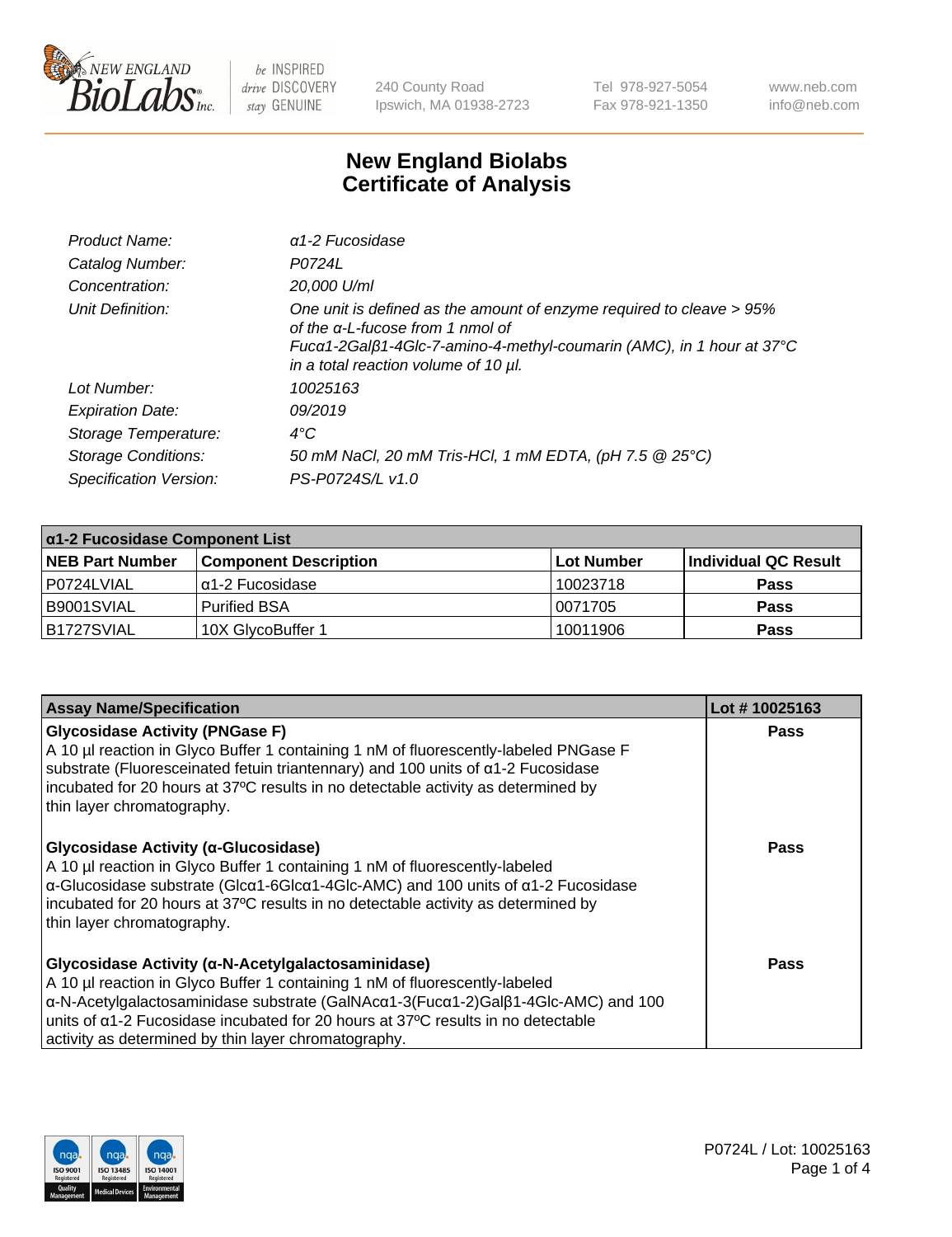

240 County Road Ipswich, MA 01938-2723 Tel 978-927-5054 Fax 978-921-1350

www.neb.com info@neb.com

| <b>Assay Name/Specification</b>                                                                                                                                                                                                                                                                                                                                                   | Lot #10025163 |
|-----------------------------------------------------------------------------------------------------------------------------------------------------------------------------------------------------------------------------------------------------------------------------------------------------------------------------------------------------------------------------------|---------------|
| Glycosidase Activity (α-Neuraminidase)<br>A 10 µl reaction in Glyco Buffer 1 containing 1 nM of fluorescently-labeled<br>α-Neuraminidase substrate (Neu5Acα2-3Galβ1-3GlcNAcβ1-3Galβ1-4Glc-AMC) and 100 units<br>of $\alpha$ 1-2 Fucosidase incubated for 20 hours at 37°C results in no detectable activity<br>as determined by thin layer chromatography.                        | Pass          |
| Glycosidase Activity (α1-3 Fucosidase)<br>A 10 µl reaction in Glyco Buffer 1 containing 1 nM of fluorescently-labeled<br>α-Fucosidase substrate (Fucα1-3Galβ1-4GlcNAcβ1-3Galβ1-4Glc-AMC) and 100 units of<br>α1-2 Fucosidase incubated for 20 hours at 37°C results in no detectable activity as<br>determined by thin layer chromatography.                                      | <b>Pass</b>   |
| Glycosidase Activity (a1-3 Galactosidase)<br>A 10 µl reaction in Glyco Buffer 1 containing 1 nM of fluorescently-labeled<br>α-Galactosidase substrate (Galα1-3Galβ1-4GlcNAc-AMC) and 100 units of α1-2<br>Fucosidase incubated for 20 hours at 37°C results in no detectable activity as<br>determined by thin layer chromatography.                                              | <b>Pass</b>   |
| Glycosidase Activity (α1-3 Mannosidase)<br>A 10 µl reaction in Glyco Buffer 1 containing 1 nM of fluorescently-labeled<br>α-Mannosidase substrate (Μanα1-3Μanβ1-4GlcNAc-AMC) and 100 units of α1-2 Fucosidase<br>incubated for 20 hours at 37°C results in no detectable activity as determined by<br>thin layer chromatography.                                                  | Pass          |
| Glycosidase Activity (α1-6 Galactosidase)<br>A 10 µl reaction in Glyco Buffer 1 containing 1 nM of fluorescently-labeled<br>α-Galactosidase substrate (Galα1-6Galα1-6Glcα1-2Fru-AMC) and 100 units of α1-2<br>Fucosidase incubated for 20 hours at 37°C results in no detectable activity as<br>determined by thin layer chromatography.                                          | <b>Pass</b>   |
| Glycosidase Activity (a1-6 Mannosidase)<br>A 10 µl reaction in Glyco Buffer 1 containing 1 nM of fluorescently-labeled<br>$\alpha$ -Mannosidase substrate (Man $\alpha$ 1-6Man $\alpha$ 1-6(Man $\alpha$ 1-3)Man-AMC) and 100 units of $\alpha$ 1-2<br>Fucosidase incubated for 20 hours at 37°C results in no detectable activity as<br>determined by thin layer chromatography. | <b>Pass</b>   |
| Glycosidase Activity (β-Mannosidase)<br>A 10 µl reaction in Glyco Buffer 1 containing 1 nM of fluorescently-labeled<br>$\beta$ -Mannosidase substrate (Man $\beta$ 1-4Man $\beta$ 1-4Man-AMC) and 100 units of $\alpha$ 1-2 Fucosidase<br>incubated for 20 hours at 37°C results in no detectable activity as determined by<br>thin layer chromatography.                         | Pass          |

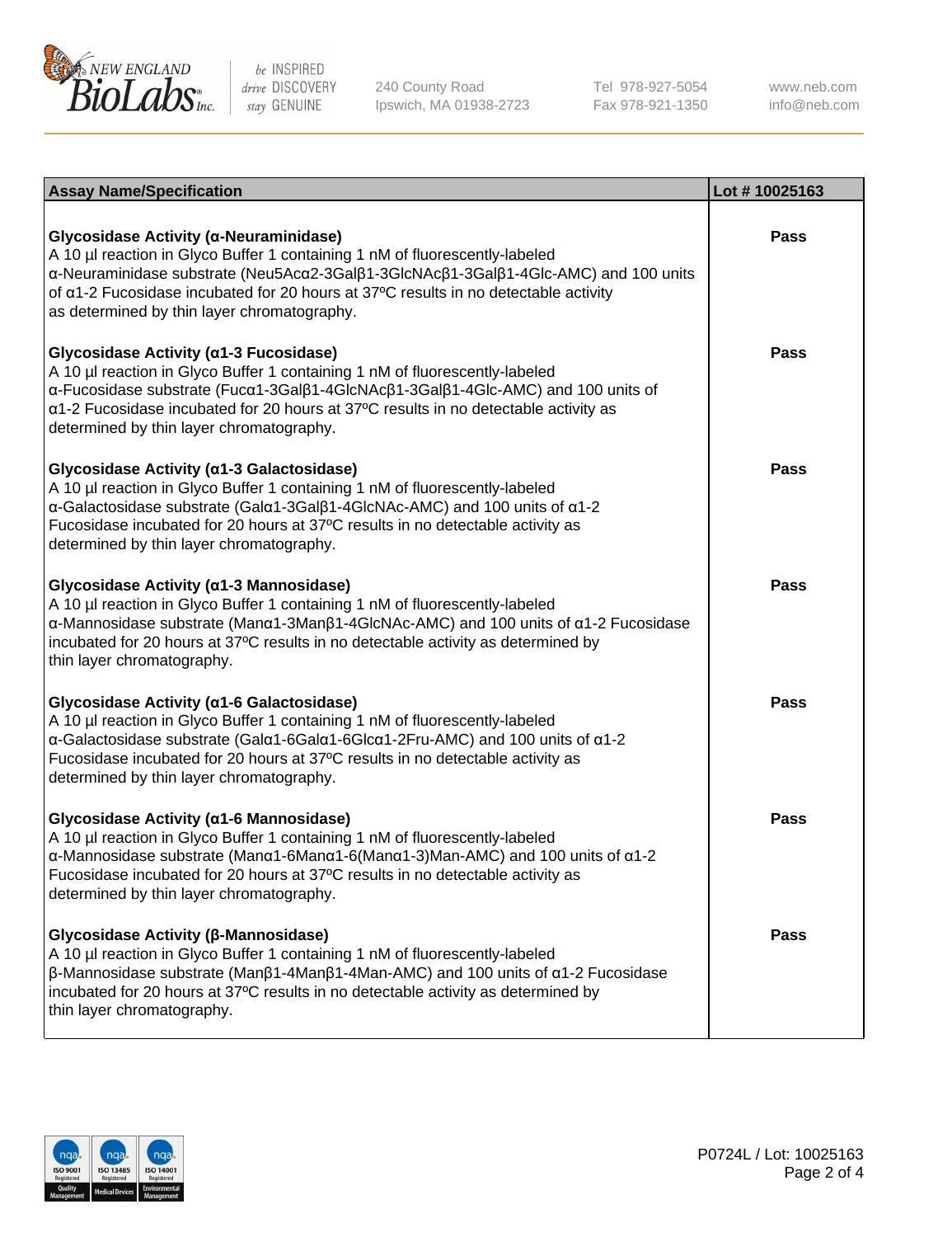

240 County Road Ipswich, MA 01938-2723 Tel 978-927-5054 Fax 978-921-1350 www.neb.com info@neb.com

| <b>Assay Name/Specification</b>                                                                                                                                                                                                                                                                                                                                                    | Lot #10025163 |
|------------------------------------------------------------------------------------------------------------------------------------------------------------------------------------------------------------------------------------------------------------------------------------------------------------------------------------------------------------------------------------|---------------|
| Glycosidase Activity (β-N-Acetylgalactosaminidase)<br>A 10 µl reaction in Glyco Buffer 1 containing 1 nM of fluorescently-labeled<br>β-N-Acetylgalactosaminidase substrate (GalNAcβ1-4Galβ1-4Glc-AMC) and 100 units of<br>α1-2 Fucosidase incubated for 20 hours at 37°C results in no detectable activity as<br>determined by thin layer chromatography.                          | <b>Pass</b>   |
| Glycosidase Activity (β-N-Acetylglucosaminidase)<br>A 10 µl reaction in Glyco Buffer 1 containing 1 nM of fluorescently-labeled<br>β-N-Acetylglucosaminidase substrate (GlcNAcβ1-4GlcNAcβ1-4GlcNAc-AMC) and 100 units<br>of a1-2 Fucosidase incubated for 20 hours at 37°C results in no detectable activity<br>as determined by thin layer chromatography.                        | <b>Pass</b>   |
| Glycosidase Activity (β-Xylosidase)<br>A 10 µl reaction in Glyco Buffer 1 containing 1 nM of fluorescently-labeled<br>β-Xylosidase substrate (Xylβ1-4Xylβ1-4Xylβ1-4Xyl-AMC) and 100 units of α1-2<br>Fucosidase incubated for 20 hours at 37°C results in no detectable activity as<br>determined by thin layer chromatography.                                                    | <b>Pass</b>   |
| Glycosidase Activity (β1-3 Galactosidase)<br>A 10 µl reaction in Glyco Buffer 1 containing 1 nM of fluorescently-labeled<br>$\beta$ -Galactosidase substrate (Gal $\beta$ 1-3GlcNAc $\beta$ 1-4Gal $\beta$ 1-4Glc-AMC) and 100 units of $\alpha$ 1-2<br>Fucosidase incubated for 20 hours at 37°C results in no detectable activity as<br>determined by thin layer chromatography. | <b>Pass</b>   |
| Glycosidase Activity (β1-4 Galactosidase)<br>A 10 µl reaction in Glyco Buffer 1 containing 1 nM of fluorescently-labeled<br>$\beta$ -Galactosidase substrate (Galβ1-4GlcNAcβ1-3Galβ1-4Glc -AMC) and 100 units of α1-2<br>Fucosidase incubated for 20 hours at 37°C results in no detectable activity as<br>determined by thin layer chromatography.                                | <b>Pass</b>   |
| <b>Protease Activity (SDS-PAGE)</b><br>A 20 µl reaction in 1X Glyco Buffer 1 containing 24 µg of a standard mixture of<br>proteins and a minimum of 100 units of $\alpha$ 1-2 Fucosidase incubated for 20 hours at<br>37°C, results in no detectable degradation of the protein mixture as determined by<br>SDS-PAGE with Coomassie Blue detection.                                | <b>Pass</b>   |
| Glycosidase Activity (Endo F1, F2, H)<br>A 10 µl reaction in Glyco Buffer 1 containing 1 nM of fluorescently-labeled Endo F1,<br>F2, H substrate (Dansylated invertase high mannose) and 100 units of a1-2 Fucosidase<br>incubated for 20 hours at 37°C results in no detectable activity as determined by<br>thin layer chromatography.                                           | Pass          |
| <b>Glycosidase Activity (Endo F2, F3)</b>                                                                                                                                                                                                                                                                                                                                          | <b>Pass</b>   |